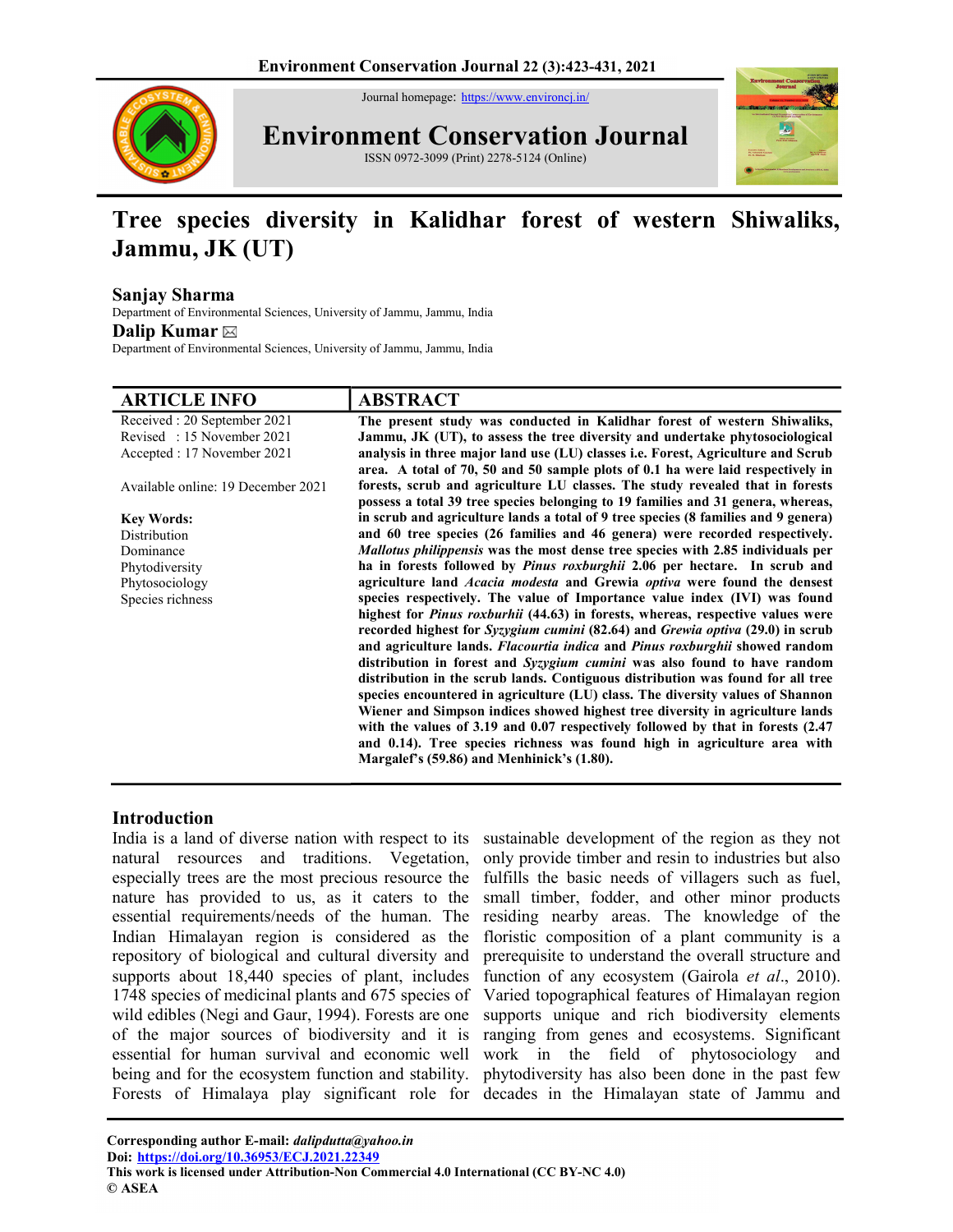Kashmir by many workers including Sharma et al. (2008); Dangwal et al. (2012); Sharma and Raina (2013), Ahmed and Sharma (2014), Ghazal (2015), Sharma and Raina (2018). Sub tropical forest of Kalidhar region rich in floral wealth lie in the Shiwaliks hills of Jammu district in the Union Territory of Jammu and Kashmir. The rapid depletion of floristic diversity and changing pattern of vegetation due to various biotic and abiotic factors has promoted to carry out the qualitative and quantitative assessment of vegetation (Sharma et al., 2014). A sound understanding of phytosociology and the richness of species is necessary for appropriate conservation and restoration of the biological diversity. Thus keeping in view the present study has been carried out to analyze the composition, distribution and diversity of tree species in Kalidhar forest, western Shiwaliks, Jammu, J&K.

#### Material and Methods

The detailed study was carried out Kalidhar range of Jammu Forest Division, a part of Western

Shiwaliks, J&K. It is located between  $32^0$  47' to  $33^0$ 30' N latitude and  $74^{\circ}22^{\circ}$  to  $74^{\circ}$  48'E longitudes. The study area is about 30 km away from Jammu city and is surrounded by Rajouri district in north, Reasi district in east and International border with Pakistan in west (Figure 1). In the study, stratified random sampling was carried out. For sampling and data collection regarding trees in the three land use classes viz forest, scrub and agriculture land sample plots of size 0.1 ha were laid. In each sample plot plants with circumference at breast height (CBH) greater than 30 cm (at 1.37 m from the ground) were considered as trees. The circumference of individual tree species was measured at breast height (1.37 m) above ground level by using measuring tape and height was measured with hypsometer. For the forest, Scrub and agriculture class total 70, 50 and 50 sample plots were laid respectively. The importance value index (IVI) was determined as the sum of the relative frequency, relative density and relative dominance (Curtis 1959).



Figure 1: Location map of Kalidhar forest.

Basal area: Basal area refers to the ground actually penetrated by the stems and was used to calculate dominance of the tree species.

Basal area = (CBH)  $^{2}/4\pi$ 

Abundance to frequency ratio (A/F ratio) for different species was calculated to know the distribution pattern of the species. If, <0.025 it showed regular distribution, between 0.025 – 0.05 indicates random distribution and >0.05 indicates contiguous distribution. Shannon-Wiener Index was used to calculate the species diversity in the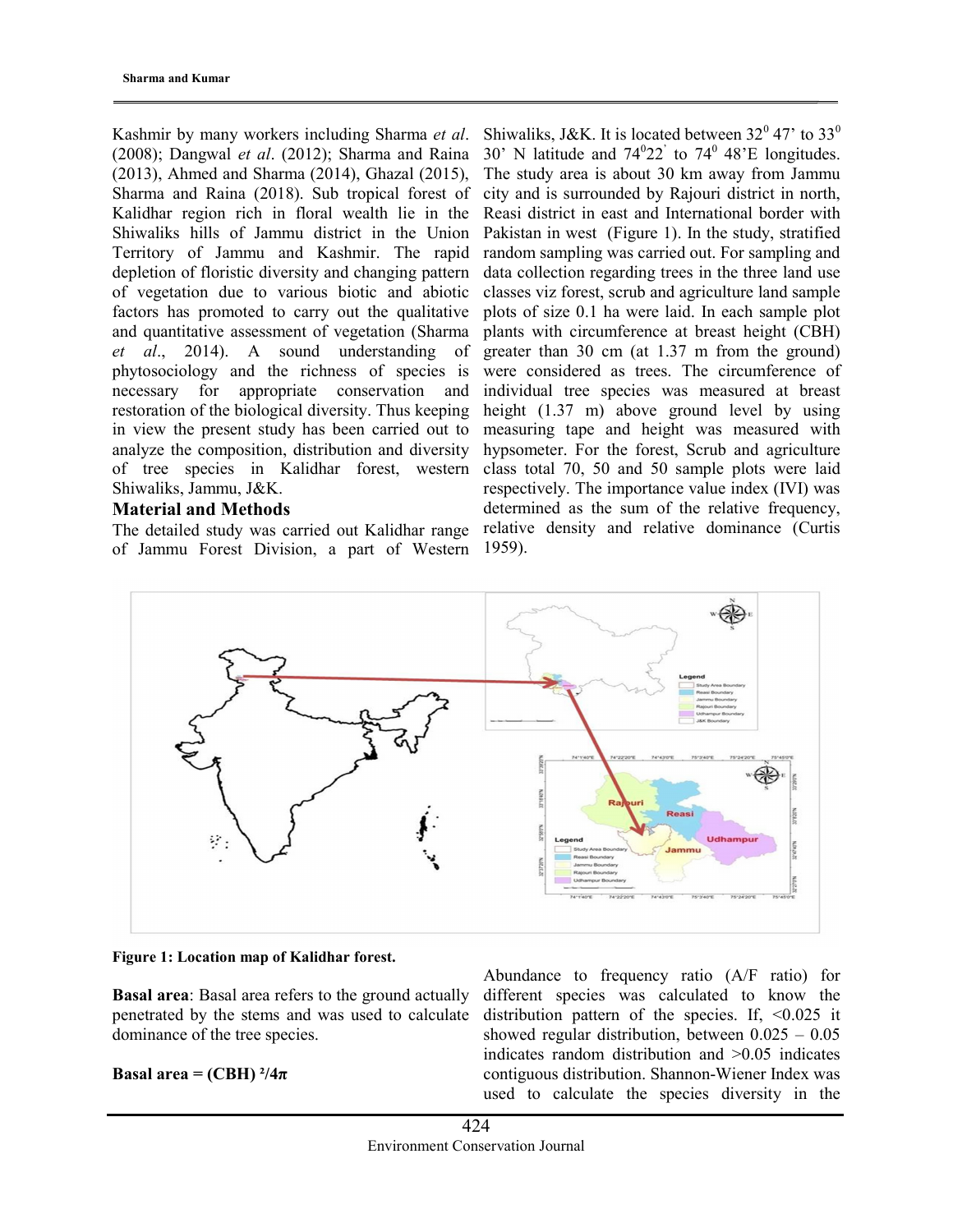community and was represented by H (Shannon and Wiener, 1963).

## $H = -\sum$  Pi lnPi

Where  $Pi = \frac{n}{N}$ 

 ni is number of the individuals of the species. N is total number of individuals of all species.

Concentration of dominance (Cd), Simpson's Index, was measured according to Simpson (1949).

$$
Ds = \sum_{i=1}^{S} \left(\frac{ni}{N}\right)^2
$$

Where,  $n =$  number of individuals of the species.  $N =$  total number of individuals of all species.

Richness was calculated by Margalef's Index (Da) (1968) and Menhinik's Index (Db) (1964) as given by Whittaker (1977).

## $Da = s - 1/ln(n)$

Where,  $s =$  number of species. n= number of individuals.

# Db = s/ $\sqrt{n}$

Where,  $s =$  number of species  $n =$  number of individuals

Species diversity and concentration of dominance was computed by using Shannon-Weaver (1949) and Simpson indices (1949), respectively. Species richness was calculated using Menhinick's Index (1964) and Margalef's Index (1968).

# Results and Discussion

#### Phytosociological analysis of tree species in forest area

The assessment of trees was carried out in three land use classes of the study area viz. forests, scrub and agriculture lands. The results of the study revealed that in forest a total of 39 tree species belonging to 19 families and 31 genera were recorded. The study showed that Mallotus philippensis was the most dense tree species with

density of 2.85 individuals per hectare followed by Pinus roxburghii (2.06/ha). Although Mallotus philippensis is an associate of Pinus roxburghii but in the study area density of the former was found higher than the Pinus roxburghii. Some open patches of pine are found in the study area which indicates that there must be good population of Pine trees, which have reduced over the years due to anthropogenic pressure on these trees as pine is the most exploited species. A study conducted by Sharma and Kant (2014) in Jammu kandi shiwaliks have reported Mallotus philippensis as denser tree species as compared to Pinus rosburghii. According to them man made disturbances have impacted the vegetation pattern and distribution of tree species. The other tree species observed in the study with lesser density were Acacia modesta, Broussonetia papyrifera, Ficus religiosa, Oroxylum indicum, Psidium guajava Terminalia bellirica and Terminalia chebula. The Important Value Index (IVI) for Pinus roxburghii was observed (Table 1) to be highest (44.63) in the forest area followed closely by Mallotus philippensis (41.78). It has also been reported by Kumar (2010), Dangwal et al. (2012) and Sharma and Raina (2018) that the Pinus roxburghii and Mallotus philippensis are the dominant or co-dominant tree species.

## Phytosociological analysis of tree species in scrub area

In the scrub areas, which are restricted to dry parts of the study area dominated by shrubs and with sparse population of trees such as Acacia modesta, Bombax ceiba, Syzygium cumini, Grewia optiva, etc. A total of 9 tree species belonging to 8 families and 9 genera were recorded. Sharma (2008) also observed 9 tree species in sub-tropical scrub in Birhun watershed. In the present study Acacia modesta was found the most dense tree species with value of 1.42 trees/2ha followed by Syzygium cumini 0.61 trees/ha. In a similar study carried out by Sharma and Kant (2014) also observed Acacia modesta as the most dense species with very density of 84.64 trees /ha. Whereas in a study conducted by Sharma (2008) observed Dalbergia sisoo most dense tree species followed by Acacia modesta with 0.57 and 0.42 trees /ha respectively. The importance value index among the tree species in scrub class was recorded highest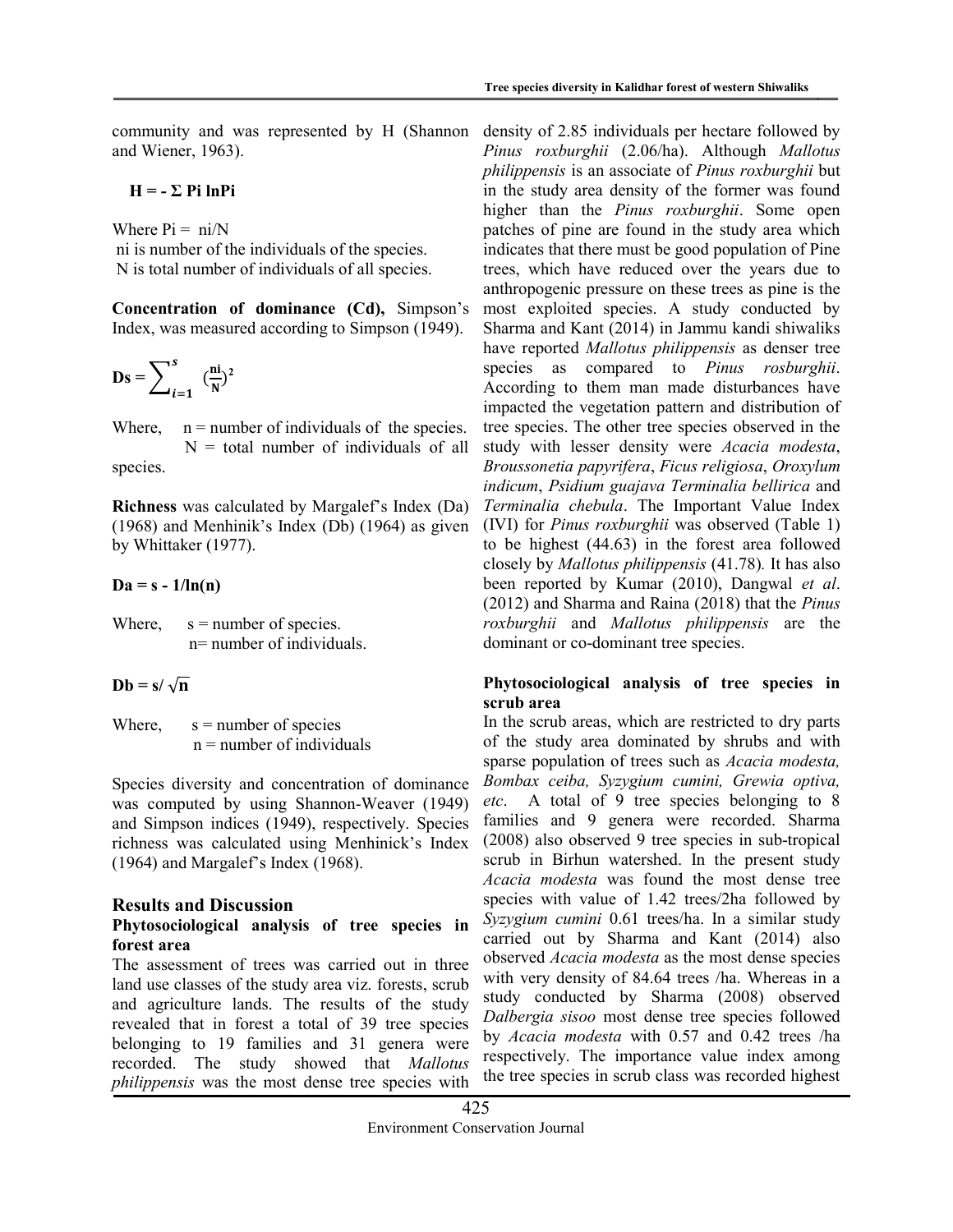for Syzygium cumini with IVI value of 82.64 show that in agriculture fields of the study area followed by Acacia modesta (76.93) (Table 2).

area

The prevalence of trees in the agriculture lands is

Phytosociological analysis of tree in agriculture families and 46 genera. The Grewia optiva was there in the study area. The results of the study trees/ ha). A study conducted by Sharma and Kour there are total 60 trees species belonging to 26 found the most dense tree species with density of 0.86 trees/ ha followed by Dalbergia sisso (0.33

Table 1: Phytosociological parameters for trees in forest class of the study area

| ${\bf SN}$              | Name of sps             | $TBA(m^2/ha)$ | $ABA \pm STDV$     | <b>Density Trees/ha</b> | A/F ratio | <b>IVI</b> |
|-------------------------|-------------------------|---------------|--------------------|-------------------------|-----------|------------|
| $\mathbf{1}$            | Acacia catechu          | 0.98          | $0.02 \pm 0.01$    | 0.51                    | 0.37      | 9.37       |
| $\sqrt{2}$              | Acacia modesta          | $0.02\,$      | $0.02\; {\pm}0.00$ | $0.01\,$                | 0.70      | 1.91       |
| $\overline{\mathbf{3}}$ | Acacia nilotica         | 0.09          | $0.01 \pm 0.01$    | 0.06                    | 0.54      | 2.56       |
| $\overline{4}$          | Aegle marmelos          | 0.03          | $0.02 \pm 0.00$    | $0.02\,$                | 0.52      | 2.34       |
| $\sqrt{5}$              | Albizzia lebbeck        | 0.05          | $0.01\;{\pm}0.00$  | 0.04                    | 0.87      | 1.90       |
| $\sqrt{6}$              | Bauhinia purpurea       | 0.03          | $0.01 \pm 0.01$    | $0.02\,$                | 1.40      | 1.86       |
| $\boldsymbol{7}$        | Bauhinia variegata      | 0.12          | $0.01 \; \pm 0.00$ | 0.11                    | 0.61      | 3.00       |
| $\,8\,$                 | Bombax ceiba            | 0.25          | $0.01 \pm 0.01$    | 0.19                    | 0.14      | 5.89       |
| $\mathfrak{g}$          | Broussonetia papyrifera | 0.02          | $0.02 \pm 0.00$    | 0.01                    | 0.60      | 1.97       |
| 10                      | Butea monosperma        | 0.37          | $0.05 \pm 0.06$    | 0.06                    | 0.20      | 7.14       |
| $\overline{11}$         | Casearia tomentosa      | 0.50          | $0.01 \pm 0.02$    | 0.27                    | 0.14      | 7.59       |
| $12\,$                  | Cassia fistula          | 2.16          | $0.01 \pm 0.01$    | 1.51                    | 0.06      | 28.66      |
| 13                      | Dalbergia sissoo        | 0.20          | $0.02 \pm 0.03$    | 0.09                    | 0.21      | 4.28       |
| 14                      | Desmodium oojeinense    | 0.09          | $0.01\; {\pm}0.00$ | $0.07\,$                | 0.70      | 2.49       |
| $\overline{15}$         | Emblica officinalis     | 0.32          | $0.02 \pm 0.01$    | 0.12                    | 0.42      | 4.58       |
| 16                      | Ficus benghalensis      | 1.25          | $0.21 \pm 0.26$    | 0.05                    | 0.26      | 21.84      |
| 17                      | Ficus palmata           | 0.01          | $0.01 \pm 0.00$    | $0.02\,$                | 1.40      | 0.97       |
| $18\,$                  | Ficus recemosa          | 0.34          | $0.02 \pm 0.01$    | 0.16                    | 0.39      | 4.82       |
| 19                      | Ficus religiosa         | 0.03          | $0.03 \pm 0.00$    | 0.01                    | 0.70      | 3.13       |
| $20\,$                  | Flacourtia indica       | 0.51          | $0.01 \pm 0.01$    | 0.46                    | 0.05      | 13.26      |
| 21                      | Glochidion velutinum    | 0.05          | $0.01 \pm 0.00$    | 0.03                    | 0.70      | 2.02       |
| $22\,$                  | Lannea coromandelica    | 0.86          | $0.02 \pm 0.02$    | 0.39                    | 0.12      | 10.12      |
| 23                      | Leucaena leucocephala   | 0.19          | $0.01 \pm 0.01$    | 0.17                    | 0.41      | 4.12       |
| 24                      | Mallotus philippensis   | 3.46          | $0.01 \pm 0.01$    | 2.85                    | $0.10\,$  | 41.78      |
| 25                      | Mangifera indica        | 0.42          | $0.11 \pm 0.11$    | 0.03                    | 0.18      | 11.71      |
| 26                      | Mitragyna parvifolia    | 0.04          | $0.02\pm0.00$      | $0.02\,$                | 0.52      | 2.62       |
| $\overline{27}$         | Olea cuspidate          | 0.01          | $0.01\;{\pm}0.00$  | $0.02\,$                | 1.40      | 1.04       |
| 28                      | Oroxylum indicum        | 0.004         | $0.004 \pm 0.00$   | 0.01                    | 0.70      | 0.74       |
| 29                      | Phoenix sylvestris      | 0.13          | $0.01 \pm 0.01$    | 0.09                    | 0.85      | 2.80       |
| 30                      | Pinus roxburghii        | 18.24         | $0.07 \pm 0.07$    | 2.06                    | 0.04      | 44.63      |
| 31                      | Psidium guajava         | 0.01          | $0.01 \pm 0.00$    | $0.01\,$                | 0.70      | 0.98       |
| $\overline{32}$         | Syzgium cumini          | 1.24          | $0.03 \pm 0.03$    | 0.29                    | 0.09      | 10.77      |
| $\overline{33}$         | Tectona grandis         | 0.47          | $0.02 \pm 0.01$    | 0.22                    | 0.76      | 5.12       |
| 34                      | Terminalia arjuna       | 0.29          | $0.10 \pm 0.12$    | 0.02                    | 0.52      | 10.34      |
| 35                      | Terminalia bellirica    | 0.04          | $0.04 \pm 0.00$    | 0.01                    | 0.70      | 4.69       |
| 36                      | Terminalia chebula      | 0.01          | $0.01 \pm 0.00$    | 0.01                    | 0.70      | 1.55       |
| 37                      | Toona ciliate           | $0.07\,$      | $0.01\; {\pm}0.00$ | 0.06                    | 0.31      | 2.60       |
| 38                      | Trema politoria         | 0.03          | $0.01\; {\pm}0.00$ | 0.03                    | 0.70      | 1.50       |
| 39                      | Wenlandia heynei        | 0.91          | $0.01 \pm 0.02$    | 0.49                    | 0.12      | 11.31      |
|                         | <b>Total</b>            | 33.82         | $1.02 \pm 0.87$    | 10.57                   |           | 300        |

Environment Conservation Journal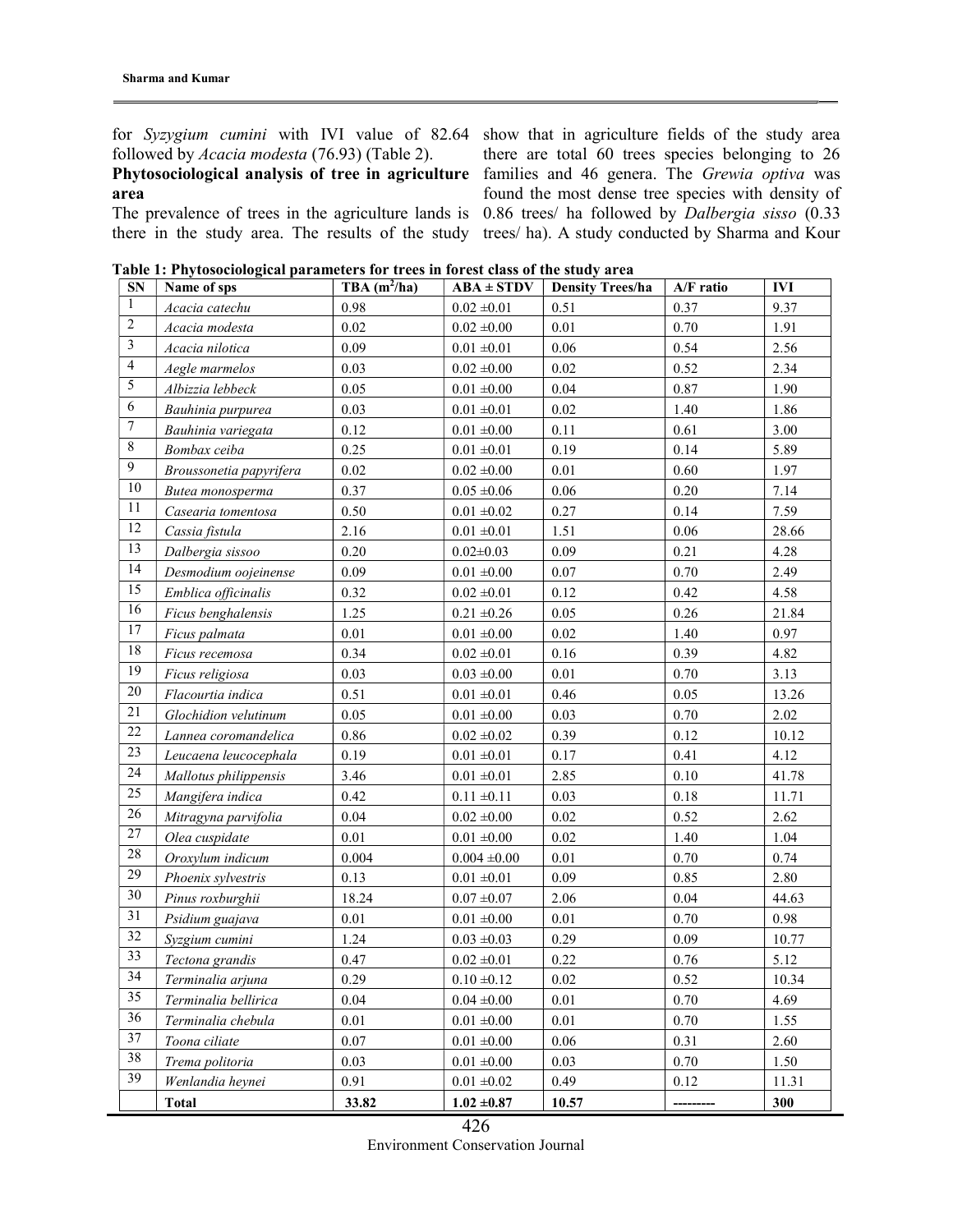(2014) revealed that Mangifera indica was the most dense tree species in agriculture land (2.1 trees/ ha) followed by Acacia nilotica (1.3 trees/ ha). In the Agriculture land the density values of tree species were less as compared to the forest area similar result was also reported by Ahmed and Sharma,2014. The IVI among the tree species in agriculture land was recorded highest for Grewia optiva withvalue of 29.0 followed by IVI of

Leucaena leucocephala with the value of 21.21 (Table 3). A study carried out in Poonch by Manzoor and Jazib, 2020 also found Grewia optiva as the most dense and dominant tree species with the density and IVI value of 3.88 and 16 respectively. Another study conducted by Sharma and Kour (2014) in Vijaypur, Samba, JK(UT) found maximum value of IVI (78.61) for Mangifera indica.

| <b>SN</b>    | Name of species   | TBA $(m^2/ha)$ | $ABA \pm Stdv$      | <b>Density (Trees/ha)</b> | $A/F$ ratio | <b>IVI</b> |
|--------------|-------------------|----------------|---------------------|---------------------------|-------------|------------|
|              | Acacia modesta    | 0.75           | $0.016 \pm 0.018$   | 1.420                     | 0.08        | 76.93      |
| 2            | Bombax ceiba      | 0.0094         | $0.0047 \pm 0.0010$ | 0.061                     | 0.09        | 10.34      |
| 3            | Cassia fistula    | 0.023          | $0.0058 \pm 0.0011$ | 0.123                     | 0.05        | 17.48      |
| 4            | Dalbergia sisso   | 0.090          | $0.0075 \pm 0.0030$ | 0.370                     | 0.06        | 30.37      |
| 5            | Flacourtia indica | 0.035          | $0.0059 \pm 0.0023$ | 0.185                     | 0.07        | 19.33      |
| 6            | Grewia optiva     | 0.0094         | $0.0047 \pm 0.0010$ | 0.061                     | 0.09        | 10.34      |
|              | Lannea            |                |                     |                           |             |            |
|              | coromandelica     | 0.198          | $0.0123 \pm 0.0092$ | 0.493                     | 0.08        | 38.24      |
| 8            | Syzygium cumini   | 0.96           | $0.0480 \pm 0.080$  | 0.617                     | 0.04        | 82.64      |
| 9            | Wendlandia        |                |                     |                           |             |            |
|              | hevnei            | 0.031          | $0.0051 \pm 0.0012$ | 0.185                     | 0.27        | 14.28      |
| <b>Total</b> |                   | 2.11           | $0.110 \pm 0.117$   | 3.519                     |             | 300        |

|  | Table 2: Phytosociological parameters for tress in Scrub class of the study area |
|--|----------------------------------------------------------------------------------|
|  |                                                                                  |

| Table 3: Phytosociological parameters for trees in Agriculture class of the study area |  |  |
|----------------------------------------------------------------------------------------|--|--|
|                                                                                        |  |  |

| <b>SN</b>      | Name of species                          | $\overline{\text{TBA (m}^2/\text{ha})}$ | <b>ABA ±STDV</b>  | <b>Density (Trees/ha)</b> | A/F ratio | <b>IVI</b> |
|----------------|------------------------------------------|-----------------------------------------|-------------------|---------------------------|-----------|------------|
| 1              | Acacia catechu                           | 0.051                                   | $0.005 \pm 0.003$ | 0.036                     | 0.281     | 3.006      |
| $\overline{2}$ | Acacia modesta                           | 0.034                                   | $0.017 \pm 0.008$ | 0.008                     | 0.250     | 3.619      |
| $\mathfrak{Z}$ | Acacia nilotica                          | 0.108                                   | $0.009 \pm 0.006$ | 0.044                     | 0.220     | 4.174      |
| $\overline{4}$ | Aegle marmelos                           | 0.010                                   | $0.010 + 0$       | 0.004                     | 0.500     | 2.195      |
| 5              | Albizia lebbeck                          | 0.304                                   | $0.010\pm0.006$   | 0.120                     | 0.104     | 8.136      |
| 6              | Alstonia scholaris                       | 0.035                                   | $0.011 \pm 0.003$ | 0.012                     | 0.375     | 2.807      |
| $\tau$         | Artocarpus lakucha                       | 0.114                                   | $0.022 \pm 0.014$ | 0.020                     | 0.625     | 4.821      |
| 8              | Azadirchta indica                        | 0.019                                   | $0.019 \pm 0$     | 0.004                     | 0.500     | 3.548      |
| 9              | Bauhinia purpurea                        | 0.249                                   | $0.006 \pm 0.005$ | 0.152                     | 4.750     | 5.118      |
| 10             | Bauhinia variegata                       | 0.021                                   | $0.010 \pm 0.011$ | 0.008                     | 1.000     | 2.274      |
| 11             | Bombax ceiba                             | 0.247                                   | $0.006 \pm 0.006$ | 0.148                     | 0.072     | 9.466      |
| 12             | <i><b>Broussonetia</b></i><br>papyrifera | 0.038                                   | $0.007 \pm 0.003$ | 0.020                     | 0.625     | 2.351      |
| 13             | Butea monosperma                         | 0.810                                   | $0.018 \pm 0.022$ | 0.180                     | 0.900     | 8.560      |
| 14             | Callistemon<br>lanceolatus               | 0.010                                   | $0.010 \pm 00$    | 0.004                     | 0.500     | 2.195      |
| 15             | Carica papya                             | 0.007                                   | $0.001\pm00$      | 0.020                     | 2.500     | 1.024      |
| 16             | Casearia tomentosa                       | 0.040                                   | $0.006 \pm 0.010$ | 0.024                     | 0.333     | 2.587      |
| 17             | Cassia fistula                           | 0.070                                   | $0.005 \pm 0.004$ | 0.056                     | 0.143     | 4.288      |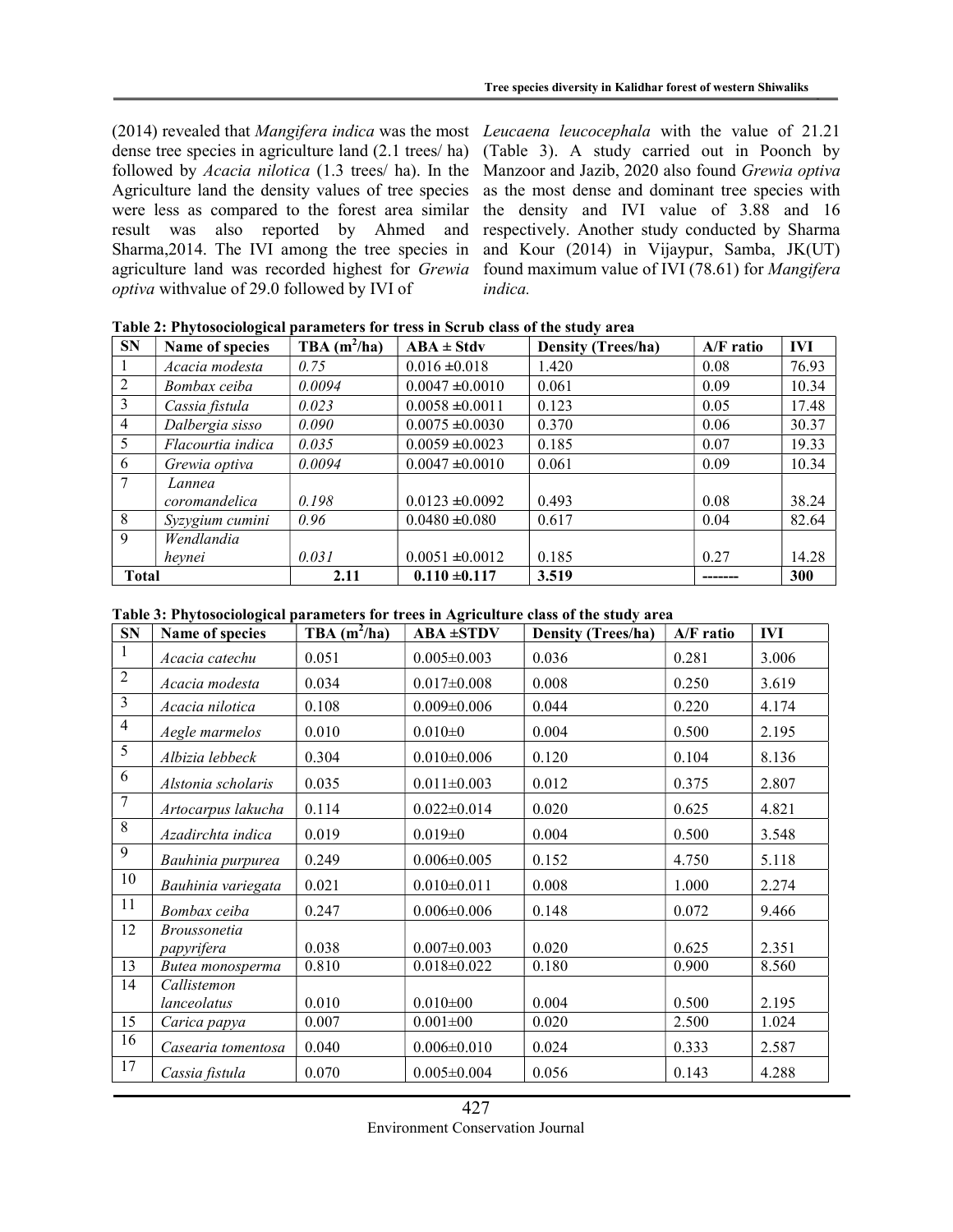| 18              | Celtis australis             | 0.013 | $0.006 \pm 0.001$  | 0.008 | 0.250 | 1.914  |
|-----------------|------------------------------|-------|--------------------|-------|-------|--------|
| $\overline{19}$ | Citrus limetta               | 0.005 | $0.001 \pm 0.0002$ | 0.012 | 1.500 | 0.857  |
| 20              | Citrus limon                 | 0.003 | $0.001 \pm 0.0002$ | 0.008 | 1.000 | 0.787  |
| 21              | Citrus medica                | 0.011 | $0.002 \pm 0.0008$ | 0.016 | 0.500 | 1.451  |
| 22              | Citrus pseudolimon           | 0.013 | $0.002 \pm 0.0012$ | 0.024 | 0.188 | 2.168  |
| 23              | Citrus sinensis              | 0.069 | $0.002 \pm 0.0010$ | 0.112 | 0.875 | 4.181  |
| $\overline{24}$ | Citrus nobilis               | 0.001 | $0.001 \pm 00$     | 0.004 | 0.500 | 0.723  |
| 25              | Cordia dichotoma             | 0.020 | $0.006 \pm 0.0016$ | 0.012 | 0.375 | 2.009  |
| 26              | Dalbergia sisso              | 1.049 | $0.012 \pm 0.0146$ | 0.336 | 0.145 | 14.953 |
| $\overline{27}$ | Eriobotrya japonica          | 0.006 | $0.001 \pm 0.0002$ | 0.016 | 0.222 | 1.585  |
| $\overline{28}$ | Eucalyptus                   |       |                    |       |       |        |
| 29              | citriodora                   | 0.091 | $0.013 \pm 0.0126$ | 0.028 | 0.219 | 4.026  |
| 30              | Ficus auriculata             | 0.019 | $0.009 \pm 0.0030$ | 0.008 | 1.000 | 2.114  |
| 31              | Ficus benghalensis           | 0.222 | $0.111 \pm 0.1189$ | 0.008 | 0.250 | 18.917 |
| 32              | Ficus carica                 | 0.005 | $0.001 \pm 0.0002$ | 0.012 | 0.375 | 1.226  |
| $\overline{33}$ | Ficus palmata                | 0.098 | $0.003 \pm 0.0019$ | 0.112 | 0.115 | 6.562  |
| 34              | Ficus recemosa               | 0.037 | $0.018 \pm 0.0243$ | 0.008 | 0.250 | 3.850  |
| 35              | Ficus religiosa              | 0.171 | $0.021 \pm 0.0292$ | 0.032 | 0.250 | 5.481  |
| $\overline{36}$ | Flacourtia indica            | 0.100 | $0.003 \pm 0.0030$ | 0.108 | 0.080 | 7.138  |
| 37              | Gmelina arborea              | 0.008 | $0.008 \pm 00$     | 0.004 | 0.500 | 1.827  |
| $\overline{38}$ | Grewia optiva<br>Lannea      | 1.403 | $0.006 \pm 0.0054$ | 0.864 | 0.148 | 29.000 |
|                 | coromandelica                | 0.289 | $0.008 \pm 0.0055$ | 0.136 | 0.118 | 8.231  |
| $\overline{39}$ | Leucaena                     |       |                    |       |       |        |
| 40              | leucocephala                 | 0.649 | $0.004 \pm 0.0049$ | 0.544 | 0.101 | 21.210 |
| 41              | Litchi chinensis             | 0.001 | $0.001 \pm 00$     | 0.004 | 0.500 | 0.671  |
| 42              | Litsea chinensis<br>Mallotus | 0.026 | $0.006 \pm 0.0023$ | 0.016 | 0.500 | 2.051  |
|                 | philippensis                 | 0.083 | $0.003 \pm 0.0026$ | 0.084 | 0.105 | 5.660  |
| 43              | Mangifera indica             | 1.935 | $0.030 \pm 0.0240$ | 0.252 | 0.079 | 16.983 |
| 44              | Manilkara zapota             | 0.003 | $0.003 \pm 00$     | 0.004 | 0.500 | 0.979  |
| 45              | Melia azadirachta            | 0.165 | $0.011 \pm 0.0030$ | 0.056 | 0.109 | 5.711  |
| 46              | Morus alba                   | 0.227 | $0.009 \pm 0.0068$ | 0.100 | 0.195 | 6.253  |
| 47              | Phoenix sylvestris           | 0.016 | $0.005 \pm 0.0040$ | 0.012 | 0.375 | 1.809  |
| 48              | Phyllanthus<br>emblica       | 0.169 | $0.010\pm0.0068$   | 0.064 | 0.500 | 4.425  |
| 49              | Populus ciliata              | 0.003 | $0.001 \pm 0.0003$ | 0.008 | 0.250 | 1.086  |
| 50              | Prunus domestica             | 0.002 | $0.002 \pm 00$     | 0.004 | 0.500 | 0.821  |
| 51              | Prunus persica               | 0.003 | $0.001 \pm 0.0003$ | 0.008 | 0.250 | 1.086  |
| 52              | Psidium guajava              | 0.050 | $0.002 \pm 0.0007$ | 0.072 | 0.250 | 3.964  |
| 53              |                              | 0.005 | $0.001 \pm 0.0005$ | 0.012 | 0.375 | 1.223  |
|                 | Punica granatum              |       |                    |       |       |        |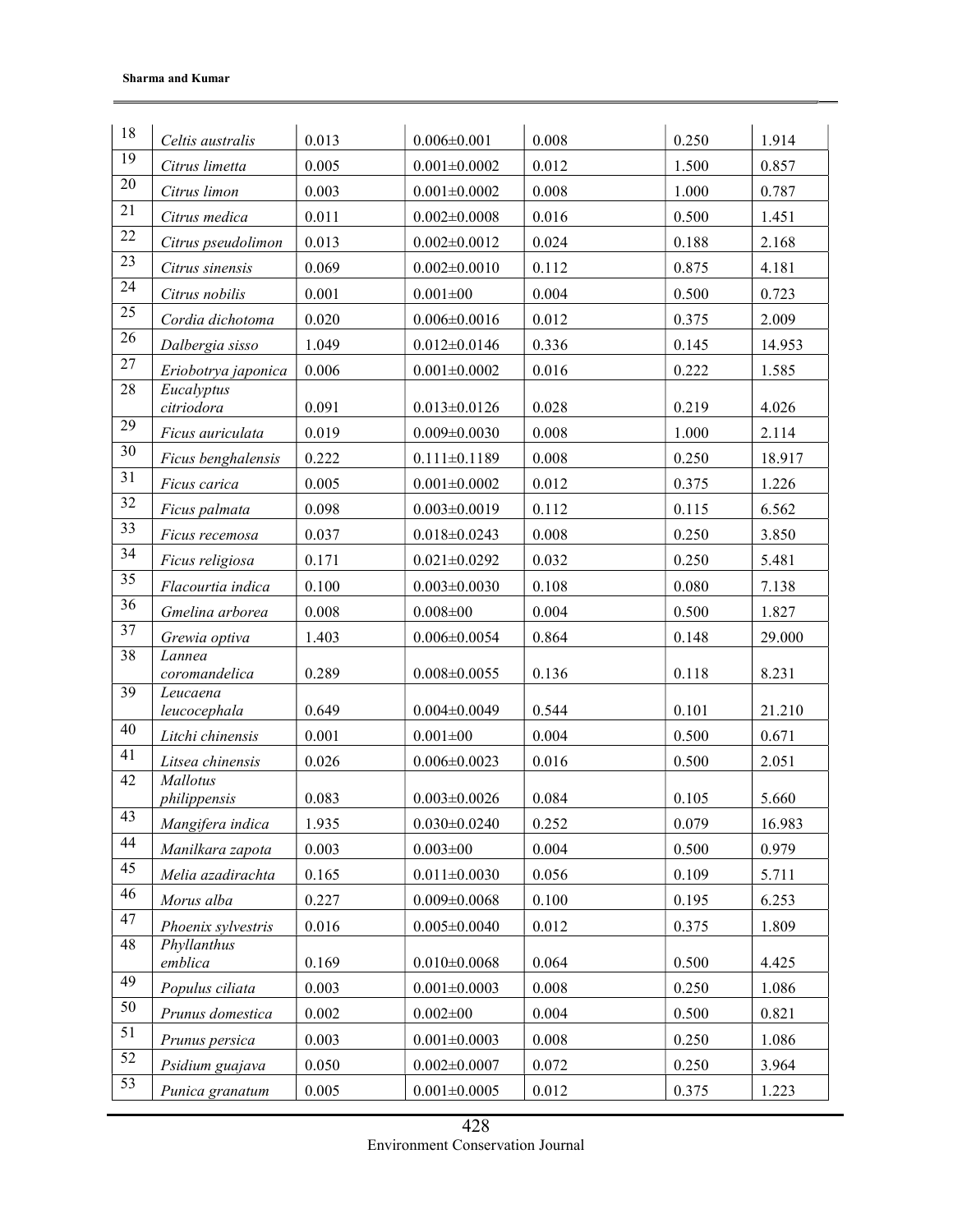| 54 | Syzygium cumini        | 0.362  | $0.014 \pm 0.0151$ | 0.100    | 0.074 | 8.709 |
|----|------------------------|--------|--------------------|----------|-------|-------|
| 55 | Tectona grandis        | 0.089  | $0.005 \pm 0.0049$ | 0.060    | 7.500 | 2.639 |
| 56 | Terminalia bellirica   | 0.311  | $0.025 \pm 0.0144$ | 0.048    | 0.375 | 6.573 |
| 57 | Toona ciliata          | 0.349  | $0.016 \pm 0.0083$ | 0.084    | 0.105 | 7.758 |
| 58 | Wendlandia heynei      | 0.007  | $0.003 \pm 0.0030$ | 0.008    | 1.000 | 1.079 |
| 59 | Ziziphus maurtiana     | 0.092  | $0.009 \pm 0.0064$ | 0.040    | 1.250 | 3.043 |
| 60 | Ziziphus<br>nummularia | 0.299  | $0.008 \pm 0.0052$ | 0.140    | 0.273 | 7.067 |
|    | Total                  | 10.679 | $0.613 \pm 0.446$  | 4.451597 |       | 300   |

Table 4: Diversity Indices for Trees in Forest, Scrub and Agricultural area

| <b>Land form</b> | Margalef's<br>index (Da) | Menhinick's<br>index (Db) | <b>Shannon-Wiener's</b><br>index $(H)$ | index<br>Simpson's<br>(Ds) |
|------------------|--------------------------|---------------------------|----------------------------------------|----------------------------|
| Forest           | 38.86                    | 1.07                      | 2.47                                   | 0.14                       |
| Scrub            | 8.79                     | 0.84                      | 1.75                                   | 0.23                       |
| Agriculture      | 59.86                    | 1.80                      | 3.19                                   | 0.07                       |

## Distribution Pattern of tree species

Distribution pattern of tree species in the study area was mainly contagious in all the three classes viz. forest, scrub and agriculture. Odum (1971) also observed that contiguous is the most common pattern in nature and it is due to small significant variations in the environment. Among tree species in forest of the study area, Flacourtia indica and Pinus roxburghii show random distribution. In contrary the study conducted elsewhere by Ahmed and Sharma (2014) reported Ficus recemosa and Pyrus pashia were randomly distributed in the forest. In the scrub of the study area only Syzygium cumini was randomly distributed. In case of agricultural class of the study area all the species showed contagious distribution pattern. Whereas regular distribution is rare due to severe competition between the individuals exists.

# Diversity analysis

The study regarding tree diversity using Shannon-Wiener and Simpson indices and species richness using Margalef's and Menhinick's indices was carried out. The results showed that the tree diversity in agriculture land use was highest with Shannon-Wiener and Simpson indices values of 3.19 and 0.07 respectively. The high value of Shannon Wiener index in agriculture land can be

attributed to cultivation of various trees especially fruit and other multipurpose tree species (Ahmed and Sharma, 2014). The Shannon- Wiener index values for trees in the forest and scrub were found to be 2.47 and 1.75 respectively, whereas the respective values of Simpson index for the forest and scrub classes were observed as 0.14 and 0.23. The Shannon Wiener index values obtained in the present study are comparable to the value of 2.78 reported by Kumar and Raina (2012) in forests of Kishtwar J&K, 3.16 in Lamberi forest range, Rajouri (Sharma, 2012) and 2.62 by in Ramnagar Wildlife sactuary, Jammu (Ghazal, 2015). The Simpson Index values found in the study are in accordance with the findings i.e. 0.17 observed by Dangwal et al., (2012) in Nowshera block of Rajouri district and in range of 0.07 to 0.63 found by Bijalwan, (2010) in different districts of Madhya Pradesh, India, in the areas of high interference by human beings. In case of scrub class the values of Simpson index was observed to be 0.23 (Table 4). The values of Margalef and Menhinick indices for tree species richness were also found highest for agriculture class with the values of 59.86 and 1.80, respectively, followed by values of 38.86 and 1.07 for trees in forest class The observation made by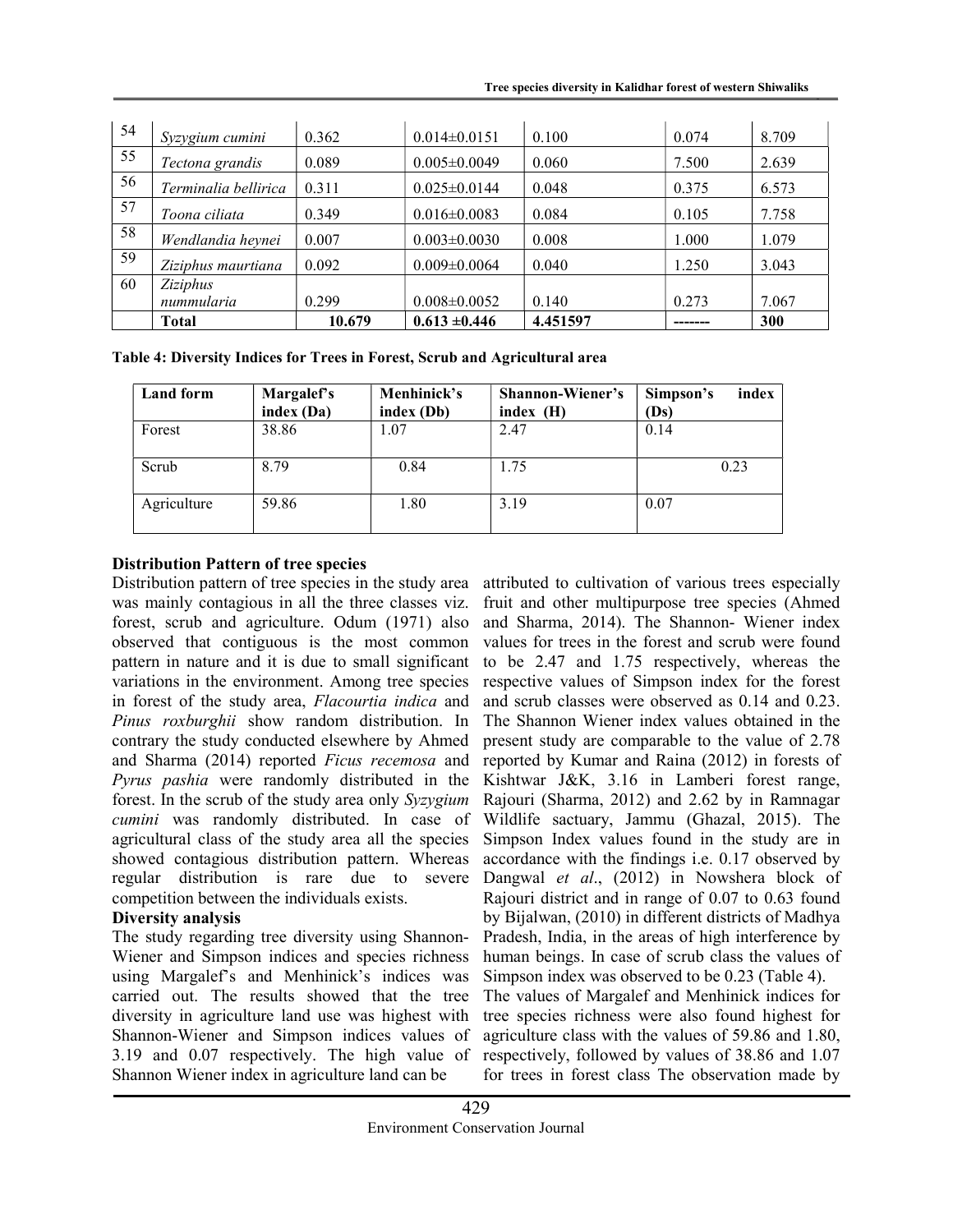Ahmed and Sharma (2014) in Ponda watershed also showed the maximum values of tree species richness in the agriculture area. In scrub class the respective values of Margalef and Menhinick indices found were 8.79 and 0.84 for trees respectively. In similar studies conducted by various authors such as Sharma and Kant, 2014; Ahmed and Sharma, 2014 and Ghazal, 2015 obtained value of 16.46 and 1.21; 7.13 and 2.16; 3.68 and 1.86 respectively.

#### Conclusion

The phytosociological and tree diversity analysis of three land use classes in the study area i.e. forests, scrub and agriculture lands, revealed that there is a big gap between the values of various parameters like IVI, density, A/F ratio among these classes. The diversity was found highest in agriculture lands because of plantation of different multipurpose tree species. There are many tree species having very low values of IVI and other parameters and these species deserve more attention for conservation. Thus the phytodiversity studied is in under great anthropogenic pressure.

#### Acknowledgement

The authors are highly thankful to Department of Environmental Sciences, University of Jammu for their necessary facilities and encouragement.

#### References

- Ahmed, J., & Sharma, S. (2014). Spatial pattern, diversity and phytosociological analysis of woody plant species in Ponda Watershed, Rajouri, J&K, India. International Journal of Current Research, 6(6), 7022-7027.
- Bijalwan, A. (2010). Structure, composition and diversity of degraded dry tropical forest in Balamdi Watershed of Chhattisgarh plain, India. Journal of Biodiversity, 1(2), 119-124.
- Curtis, J. T. (1959). The vegetation of Wisconsin: an ordination of plant communities. University of Wisconsin Pres.
- Dangwal, L. R., Singh, T., Singh, A., & Sharma, A. (2012). Species composition of woody plants in forest of block Nowshera, district Rajouri (J&K), India. International Journal of Current Research, 4(5), 5-10.
- Gairola, S., Sharma, C. M., Rana, C. S., Ghildiyal, S. K., & Suyal, S. (2010). Phytodiversity (Angiosperms and Gymnosperms) in Mandal-Chopta forest of Garhwal

Himalaya, Uttarakhand, India. Nature and Science, 8(1), 1- 17.

- Kumar, D., (2010). Tree and shrub diversity in Mehari watershed of Rajouri, J&K. M.Sc. dissertation, Department of Environmental Sciences, University of Jammu.
- Kumar, R., & Raina, A. K. (2012). Phytosociology and species diversity in the catchment of Ratle hydro-electric project, District Kishtwar–J&K (India). Environment Conservation Journal, 13(3), 141-145.
- Manzoor, J., & Jazib, M. J. (2020). Distribution Pattern and Phytosociological Study of Agroforestry Trees in Poonch District of Jammu and Kashmir, India. Journal of Biodiversity Conservation and Bioresource Management, 6(2), 77-82.
- Margalef, R. (1968). Perspectives in ecological theory. Kashmir, India.
- Menhinick, E. F. (1964). A comparison of some speciesindividuals diversity indices applied to samples of field insects. Ecology, 45(4), 859-861.
- Negi, K. S., & Gaur, R. D. (1994). Principal wild food plants of western Himalaya, Uttar Pradesh, India. Hishar Plants of Indian Subcontinent, Bishan Singh Mahendra Pal Singh, Dehradun, India, 1-78.
- Odum, E. P., & Ecologia, W. B. (1971). Saunders Company. WB Fundamentals of Ecology. 3rd Edition. Philadelphia, Pennsylvania, 574.
- Shannon, C. E., & Weaver, W. (1949). The mathematical theory of com-munication. Urbana: University of Illinois Press, 96.
- Shannon, C. E., & Wiener, W. (1963). The mathematical theory of Communication University. Urbana: Illinois Press.
- Sharma, J., & Raina, A. K. (2018). Quantitative analysis, distributional pattern and species diversity of woody plant species of Lamberi Forest Range, Rajouri, J&K, India. Journal of Applied and Natural Science, 10(1), 522- 527.
- Sharma, J., (2012). Phytodiversity and phytosociology of Lamberi forest range, Rajouri, J&K (Unpublished). M.Phil. thesis).University of Jammu, J&K, India.
- Sharma, N., & Kant, S. (2014). Vegetation structure, floristic composition and species diversity of woody plant communities in sub-tropical Kandi Siwaliks of Jammu, J & K, India. International Journal of Basic and Applied Sciences, 3(4), 382.
- Sharma, N., & Raina, A. K., (2013). Composition, structure and diversity of tree species along an elevation gradient in Jammu province of North- Western Himalyas, Jammu and